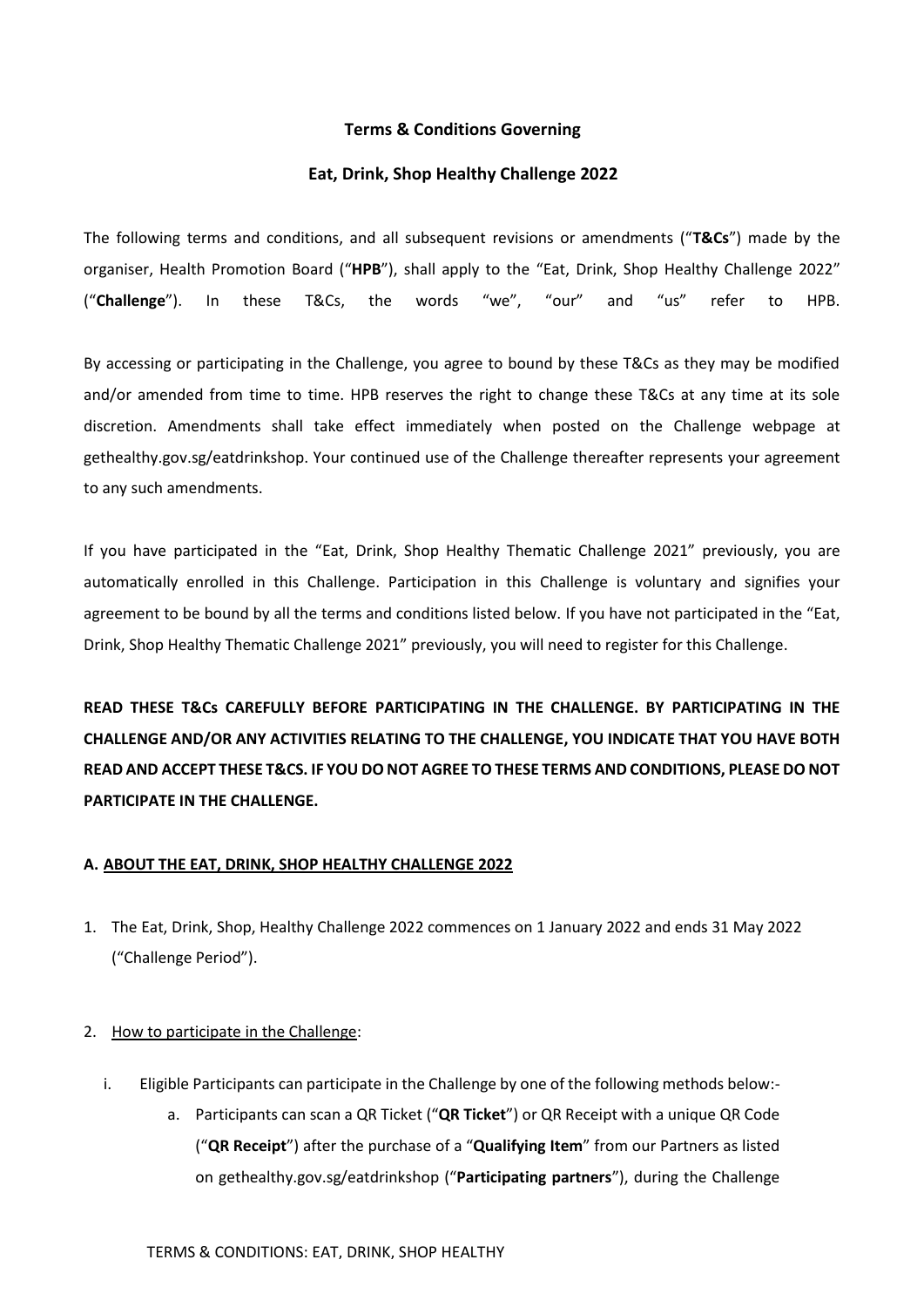Period.

- 3. "Qualifying Items" refers to items set out in paragraph G of these T&Cs and the following shall apply:
	- i. For each purchase of at least one (1) healthier food ("**Qualifying Food**") in a single transaction;
	- ii. For each purchase of at least one (1) healthier drink ("**Qualifying Drink**") or healthier dessert ("**Qualifying Dessert**") in a single transaction; and/or
	- iii. For each purchase of at least one (1) grocery that carries the "Healthier Choice Symbol" ("**Qualifying Grocery**") in a single transaction.
- 4. You must download the Healthy 365 app from Google Play Store or Apple App Store on your smartphone to participate in the Challenge. It is recommended that the Healthy 365 app be downloaded on iOS 10 and above for smartphones operating on iOS, and OS 6 and above for smartphones operating on Android, for the Healthy 365 app to run optimally.
- 5. If you are new to the Healthy 365 app, you will be required to register a new profile. Alternatively, you can restore your profile if you have registered a profile previously. After completing your profile registration or restoration, you can join the "Eat, Drink, Shop Healthy Thematic Challenge under "Challenges" on the Explore tab within the Healthy 365 app.
- 6. If you are an existing user of the Healthy 365 app, select "Challenges" under the Explore tab and join the "Eat, Drink, Shop Healthy Challenge".
- 7. The Challenge covers 4 mechanics:
	- i. Healthpoints for Purchase of Qualifying Items Earn Healthpoints by scanning QR codes using the Healthy 365 mobile application ("**Healthy 365 app**") upon or after purchasing Qualifying Items. The Healthpoints can be redeemed for rewards thereafter through the Healthy 365 app.
	- ii. Digital Passport Rewards Earn digital stamps by scanning QR codes using the Healthy 365 app upon or after purchasing Qualifying Items. Accumulate the digital stamps required to redeem the rewards shown in the Digital Passport of the Healthy 365 app.
	- iii. On-Ground Activations Due to restrictions imposed as a result of COVID-19, all Challenge activations are suspended till further notice.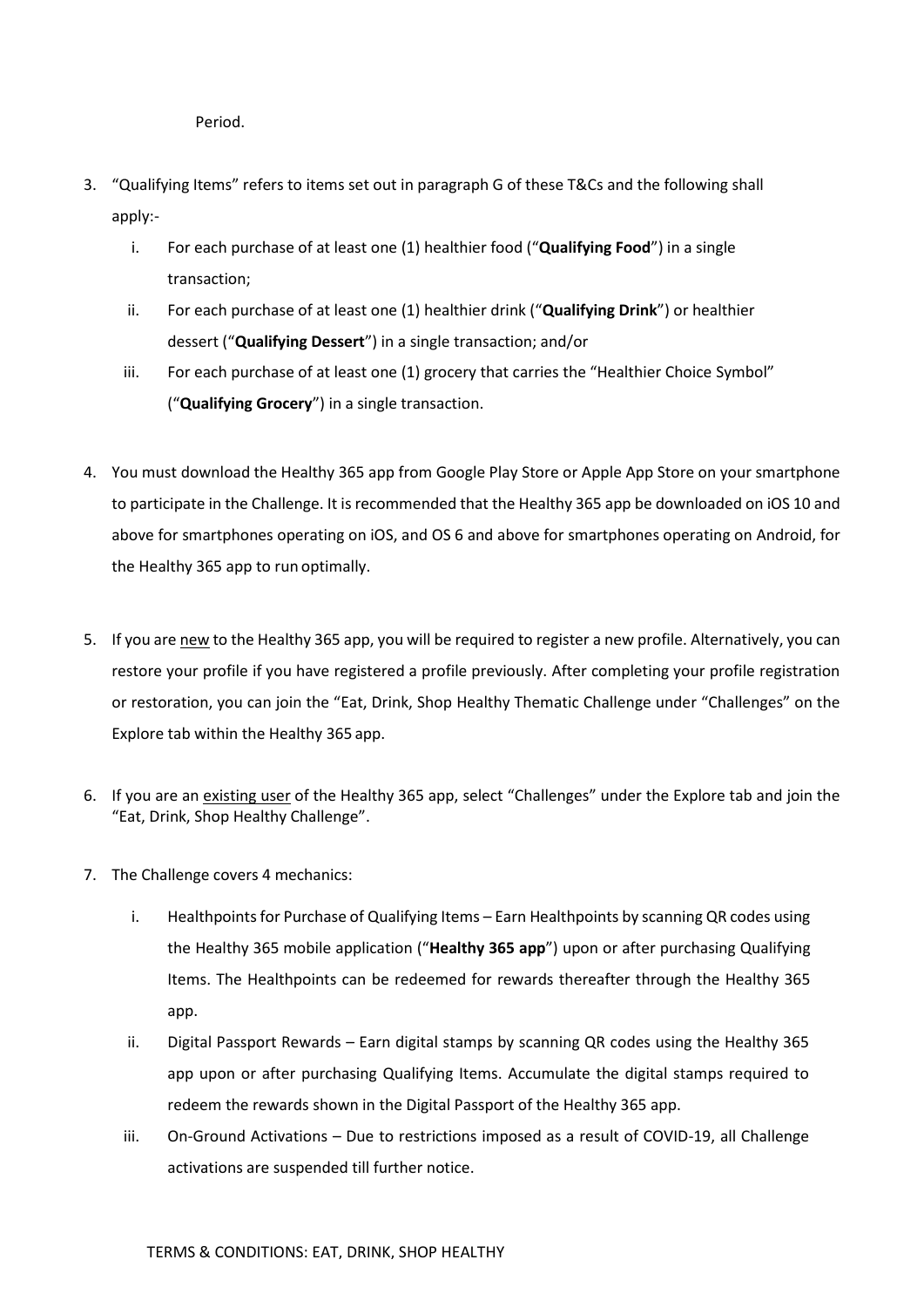iv. Other Ad-Hoc Promotions – For a limited time period only. Please refer to Section H for details on ad-hoc promotions.

# **B. JOINING THE CHALLENGE**

- 1. HPB has the absolute discretion at any time to determine the eligibility of a participant in the Challenge and shall not be obliged to give any reason thereof. Without limiting the generality of the foregoing, you can participate in the Challenge, except for certain restrictions set out in clause B3 for "HPB-related participants", if you are:
	- i. Singapore citizen, permanent resident or employment pass or work permit holder; and
	- ii. at least 17 years old at the time of participation in the Challenge and your age will be computed based on the calendar year in which you were born.
- 2. "HPB-related participants" means the following categories of persons:
	- i. employees and/or immediate family members (referring to the spouse, children, parents and/or siblings of such employees) of HPB;
	- ii. all employees of any HPB appointed vendor who are directly or indirectly involved in the Challenge ("HPB Vendors");
	- iii. employees of subcontractors of HPB Vendors who are directly involved in the Challenge, and/or
	- iv. all employees of HPB's partners for the Challenge.
- 3. HPB-related participants are:
	- i. entitled to earn Incentives where "Incentives" means rewards of similar value provided to all participants upon completion of the Challenge requirements such as the awarding of Healthpoints for purchase of Qualifying Items,
	- ii. entitled to win Prizes, where "Prizes" means rewards involving an element of luck or chance, provided the Prizes are won through the reward icon on the Healthy 365 app and are not more than S\$10 in value for a single prize, and
	- iii. not entitled to win other Prizes, regardless of value through any other means involving an element of chance or luck (e.g lucky draws, on-ground activations, online or social media contests).
- 4. If you, as an HPB-related participant win or earn a prize that is worth more than S\$10, or through mechanics with an element of chance or luck set out in clauses B3ii and B3iii, you must declare your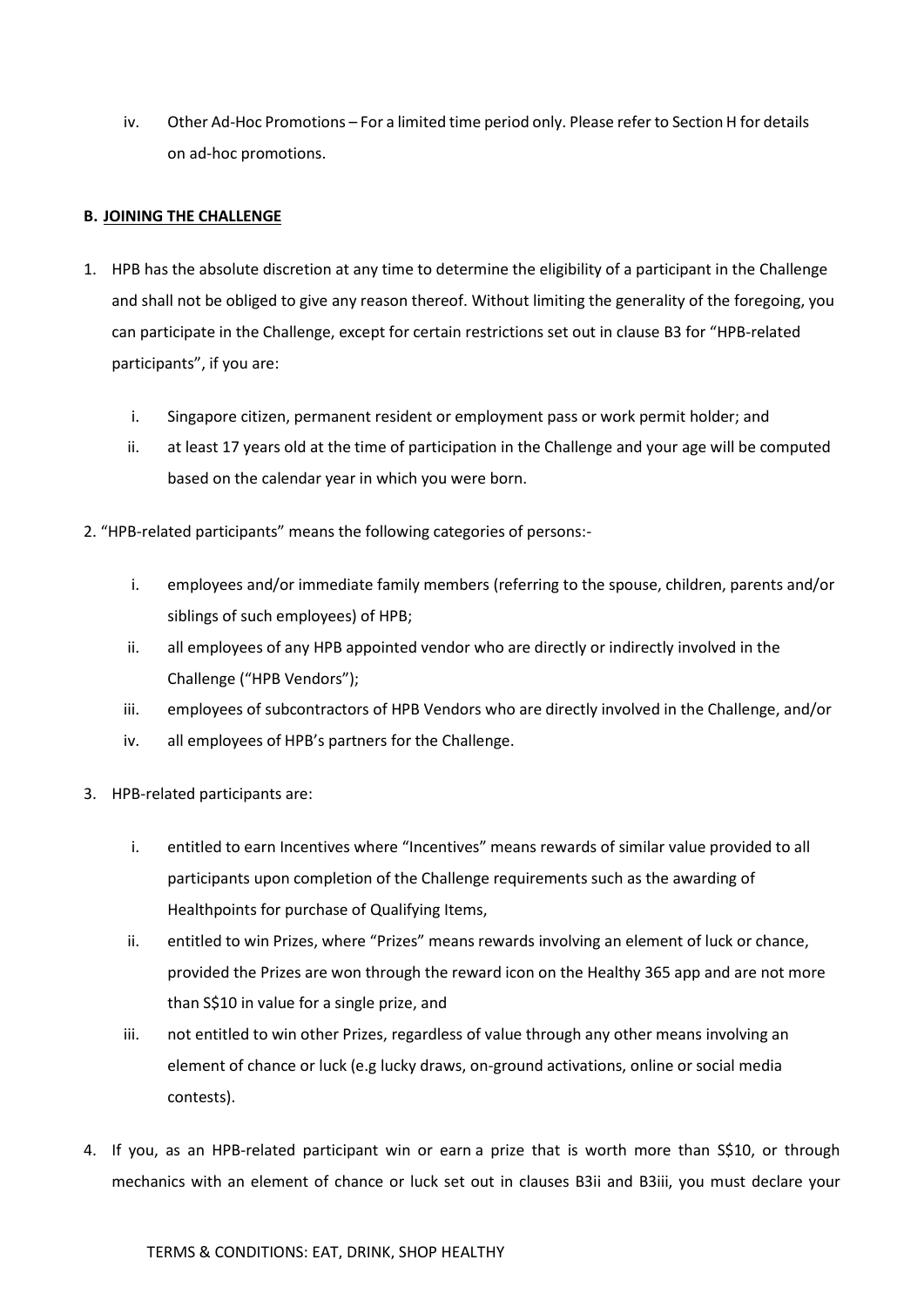ineligibility through the redemption form (where provided), give verbal declaration to on-ground staff running the event/activity or submit an email declaration to HPB immediately at Clarabelle\_TAN@hpb.gov.sg

### **C. EARNING OF PASSSPORT STAMPS AND HEALTHPOINTS**

#### **REQUEST OF QR TICKET**

- 1. Applicable to selected Participating partners that issue QR Tickets only. You should request for a QR Ticket from the Participating partner's outlet staff immediately upon purchase of Qualifying Item. You must scan the QR code on the QR Ticket using the Healthy 365 app to earn Healthpoints and digital stamps.
	- i. Every Qualifying Food purchased entitles you to one (1) Food QR Ticket.
	- ii. Every Qualifying Drink or Qualifying Dessert purchased entitles you to one (1) Drink QR Ticket.
	- iii. Every Qualifying Grocery purchased entitles you to one (1) Grocery QR Ticket.
- 2. QR Tickets are valid till the end of the next calendar day (2359 hours) only. QR Tickets would expire thereafter and will be invalid. HPB shall not be liable for Healthpoints and digital stamps that are not successfully issued because of participants failing to scan the QR code within the stipulated time.
- 3. QR Tickets can only be scanned once, regardless of the scanning outcome (i.e. if Healthpoints and digital stamps have been successfully issued or if they were not issued due to reasons such as meeting the weekly cap indicated in Clause D2, or QR code being scanned before.)

#### **ISSUANCE OF QR RECEIPT**

- 4. Applicable to selected Participating partners that issue QR Receipts only. QR Receipts (receipts with unique QR code printed) will be issued upon purchase of Qualifying Items. Scan the QR code on the QR Receipts with the Healthy 365 app to earn Healthpoints and digital stamps.
- 5. QR Receipts are valid till the end of the next calendar day (2359 hours) only. QR Receipt would expire thereafter and will be invalid. HPB shall not be liable for Healthpoints and digital stamps that are not successfully issued as a result of participants failing to scan the QR code within the stipulated time.
- 6. You will only be required to scan the QR code on the QR Receipt once regardless of the number of Qualifying Items purchased.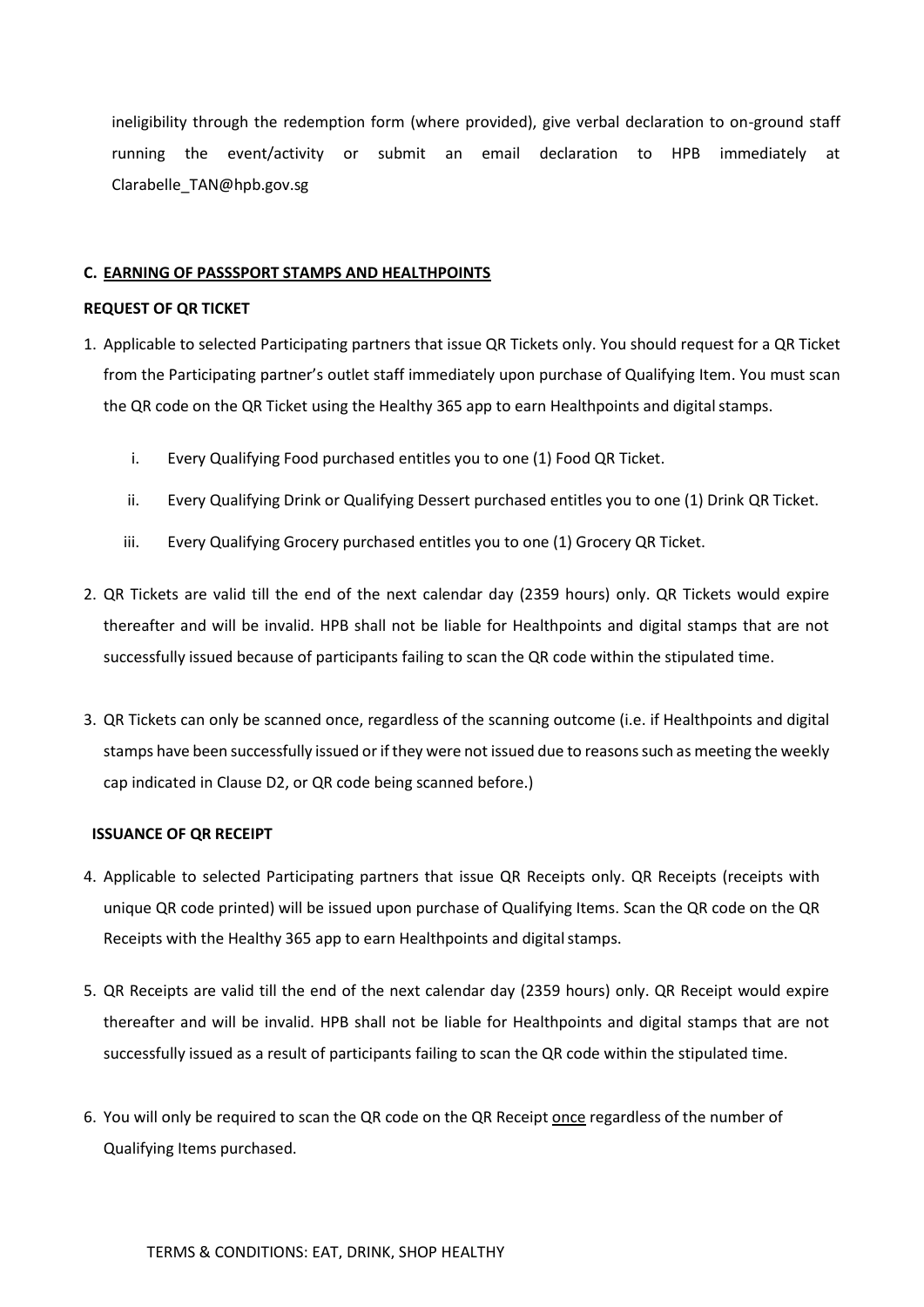- 7. For instance, if you have purchased two (2) Qualifying Items, scanning the QR Code once will automatically give you twenty (20) Healthpoints (excluding any Bonus Healthpoints) and two (2) digital stamps, with ten (10) Healthpoints issued for every Qualifying Item purchased.
- 8. If you bought a Qualifying Item but the QR code on the receipt cannot be scanned on the Healthy 365 app, you must inform HPB within seven (7) calendar days from the date of purchase of such Item (including the day of purchase). Failure to do so will result in the voiding of eligible Healthpoints and digital stamps and HPB shall not be liable for any Healthpoints or digital stamps losses. Please refer to clause (J1) and (K1) for HPB's contact details and the requirements.
- 9. For Participating partners issuing QR Receipts, QR Receipts will only be issued for purchases made at cashier counters and self-check out counters. QR Receipts will not be issued for purchases made from selfordering kiosks, alternative self-check out methods (eg. Scan & Go), online websites, mobile apps, thirdparty delivery services.
- 10. For partners issuing QR Tickets, QR Tickets will be issued for purchases made from cashier counters.
- 11. QR Receipts can only be scanned once, regardless of the scanning outcome (i.e if Healthpoints and digital stamps have been successfully issued or if they were not issued due reasons such as meeting account holder's weekly limit indicated in Clause D2 or QR code being scanned before.)

#### **SCANNING OF FREE HEALTHPOINT QR CODES AT SELECTED LOCATIONS**

- 12. HPB may, during the Challenge Period, display posters bearing free Healthpoint QR codes at selected locations of Singapore to promote and to bring awareness to the Challenge. Participants who are physically present at the selected locations may scan the QR codes using the Healthy 365 app to accumulate free Healthpoints.
- 13. The free Healthpoint QR codes displayed on such posters are provided by HPB strictly for participants who are physically present at the selected locations, and the participants are not allowed under any circumstances to take or retain photographs of the free Healthpoint QR codes, to send any photographs containing the free Healthpoint QR codes to any person and/or to upload or post such photographs on any social media platform or otherwise.
- 14. In the event HPB determines that a participant had taken, retained, sent, uploaded and/or post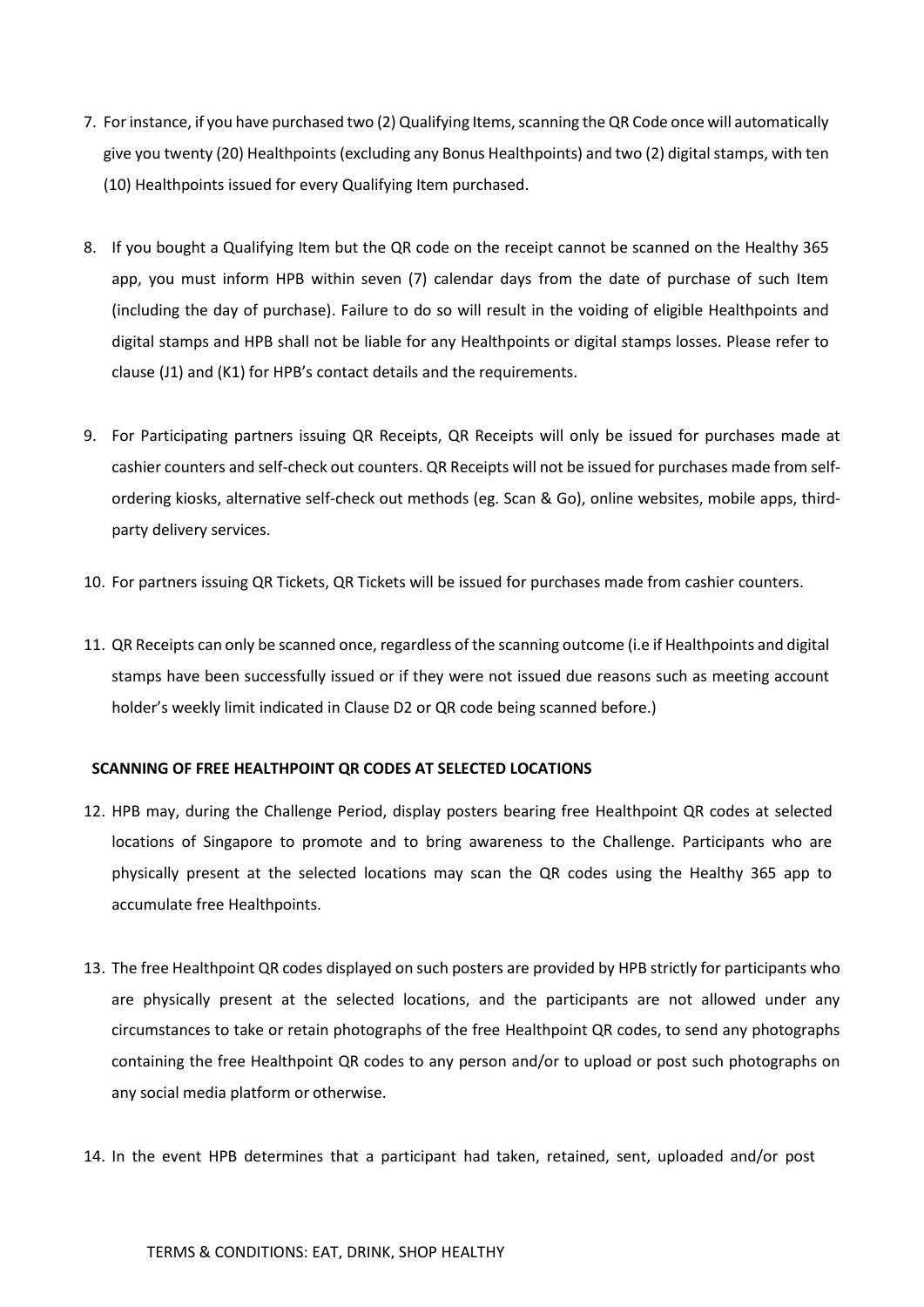photographs containing the free Healthpoint QR codes, HPB reserves the right to disqualify the participant from participating in the Challenge, and all Healthpoints accumulated by the participant through scanning of free Healthpoint QR codes at the selected locations will be removed by HPB.

15. In the event HPB determines that a Participant had accumulated free Healthpoints by scanning QR codes from photographs other than being physically present at the selected locations, all such Healthpoints shall be removed from the participant's Healthy 365 account and the participant will be disqualified from participating in the Challenge. Such participant may also be referred to the relevant law enforcement agencies if HPB considers necessary.

# **D. ABOUT HEALTHPOINTS AND HOW TO ACCUMULATE THEM**

- 1. Healthpoints are awarded for each scan of the QR Tickets or QR Receipts:
	- i. Every Qualifying Food purchased entitles you to earn Healthpoints under the Qualifying Food category.
	- ii. Every Qualifying Drink or Qualifying Dessert purchased entitles you to earn Healthpoints under the Qualifying Drink category.
	- iii. Every Qualifying Grocery purchased entitles you to earn Healthpoints under the Qualifying Grocery category.
- 2. The number of Healthpoints issued for each category of Qualifying Items purchased for each week as indicated in table below. Each week commences on Monday at 0000 hours and ends Sunday at 2359 hours.

| <b>Healthier Category</b>               | <b>Baseline</b><br><b>Healthpoints Per</b><br><b>Qualifying Item</b> | <b>Weekly Cap on</b><br>Number of<br><b>Qualifying Items</b><br>scanned | <b>Weekly Cap on</b><br><b>Healthpoints that can be</b><br>accumulated per category |
|-----------------------------------------|----------------------------------------------------------------------|-------------------------------------------------------------------------|-------------------------------------------------------------------------------------|
| <b>Qualifying Food</b>                  | 10                                                                   | 15                                                                      | 150                                                                                 |
| <b>Qualifying Drink</b><br>$\mathbf{e}$ | 5                                                                    | 15                                                                      | 75                                                                                  |
| <b>Qualifying Grocery</b>               | 5                                                                    | 20                                                                      | 100                                                                                 |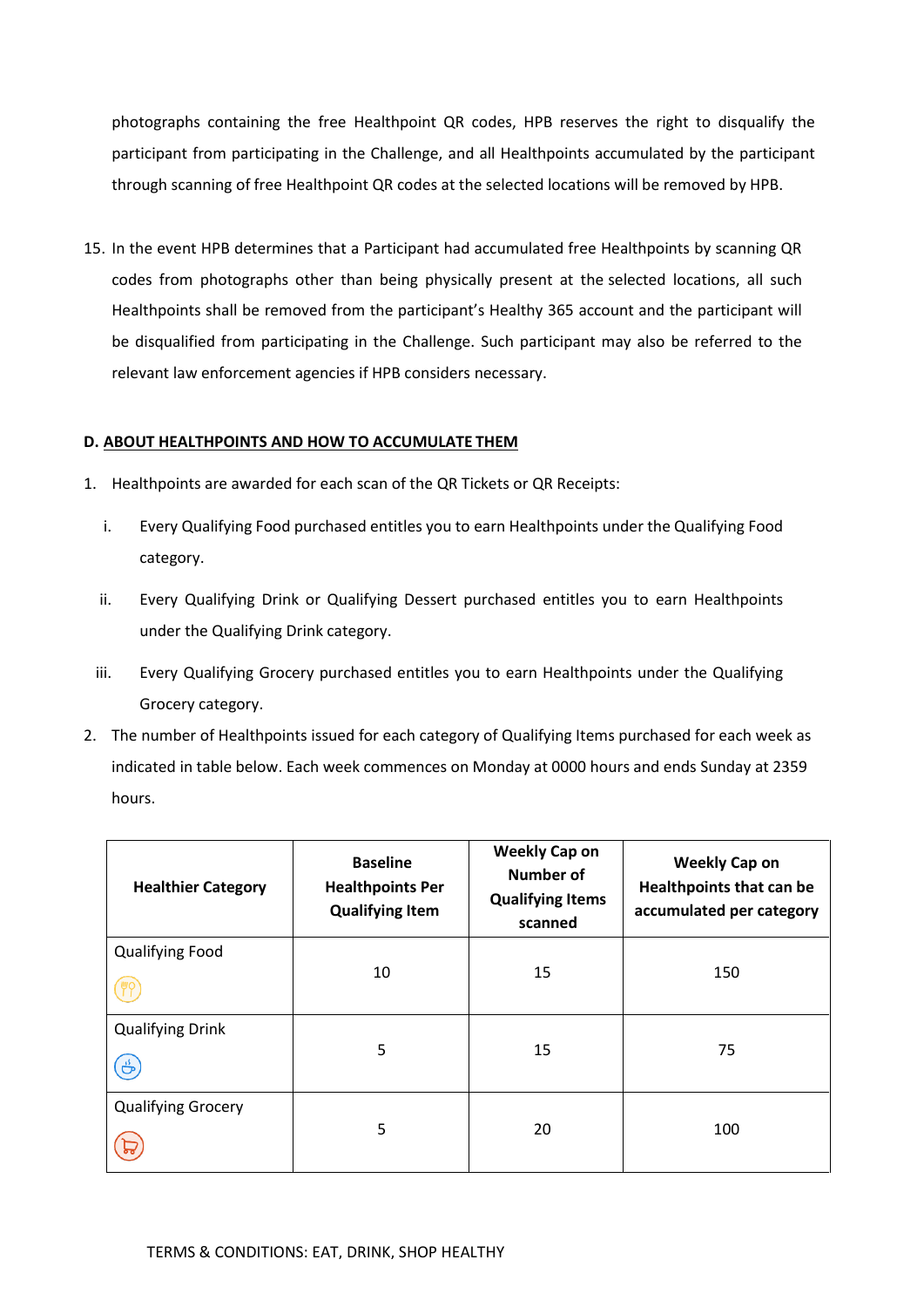| <b>Weekly maximum</b> | r r<br>- | 325 Healthpoints |
|-----------------------|----------|------------------|
|-----------------------|----------|------------------|

3. For Wins-Day Promotions for featured partners, the purchase of any Qualifying Items entitles you to Bonus Healthpoints. These Bonus Healthpoints do not count toward the weekly maximum of 325 Healthpoints**.** Wins-Day dates and details will be announced on the Eat, Drink, Shop Healthy Challenge website at [gethealthy.gov.sg/eatdrinkshop](http://gethealthy.gov.sg/eatdrinkshop) under the "Partner Promotions" tab.

# **E. EARNING OF DIGITAL STAMPS**

- 1. Digital stamps are awarded for each scan of the QR Ticket or QR Receipts using the Healthy 365 app and the accumulation of digital stamps is reflected on your Challenge passport
- 2. As you progress through the Challenge and collect more digital stamps, you may land on a "reward" icon which will entitle you to additional bonus reward in addition to the baseline Healthpoints.
- 3. To view the variety of rewards you can stand to win for each reward position, tap on the "reward" icon on the passport. If there are more than one type of reward listed, the reward you will receive will be assigned to you on a randomised basis.
- 4. Digital stamps are awarded for the following criteria(s);
	- i. Every Qualifying Food purchased entitles you to one (1) digital stamp under the Qualifying Food category.
	- ii. Every Qualifying Drink or Qualifying Dessert purchased entitles you to one (1) digital stamp under the Qualifying Drink category.
	- iii. Every Qualifying Grocery purchased entitles you to one (1) digital stamp under the Qualifying Grocery category.
- 5. The maximum number of digital stamps issued each week to a Participant during the Challenge Period is as indicated in table below. Each week commences on Monday at 0000 hours and ends Sunday at 2359 hours.

| Category | <b>Maximum Number of Digital Stamps that can</b> |  |
|----------|--------------------------------------------------|--|
|          | be earned per Week                               |  |
|          |                                                  |  |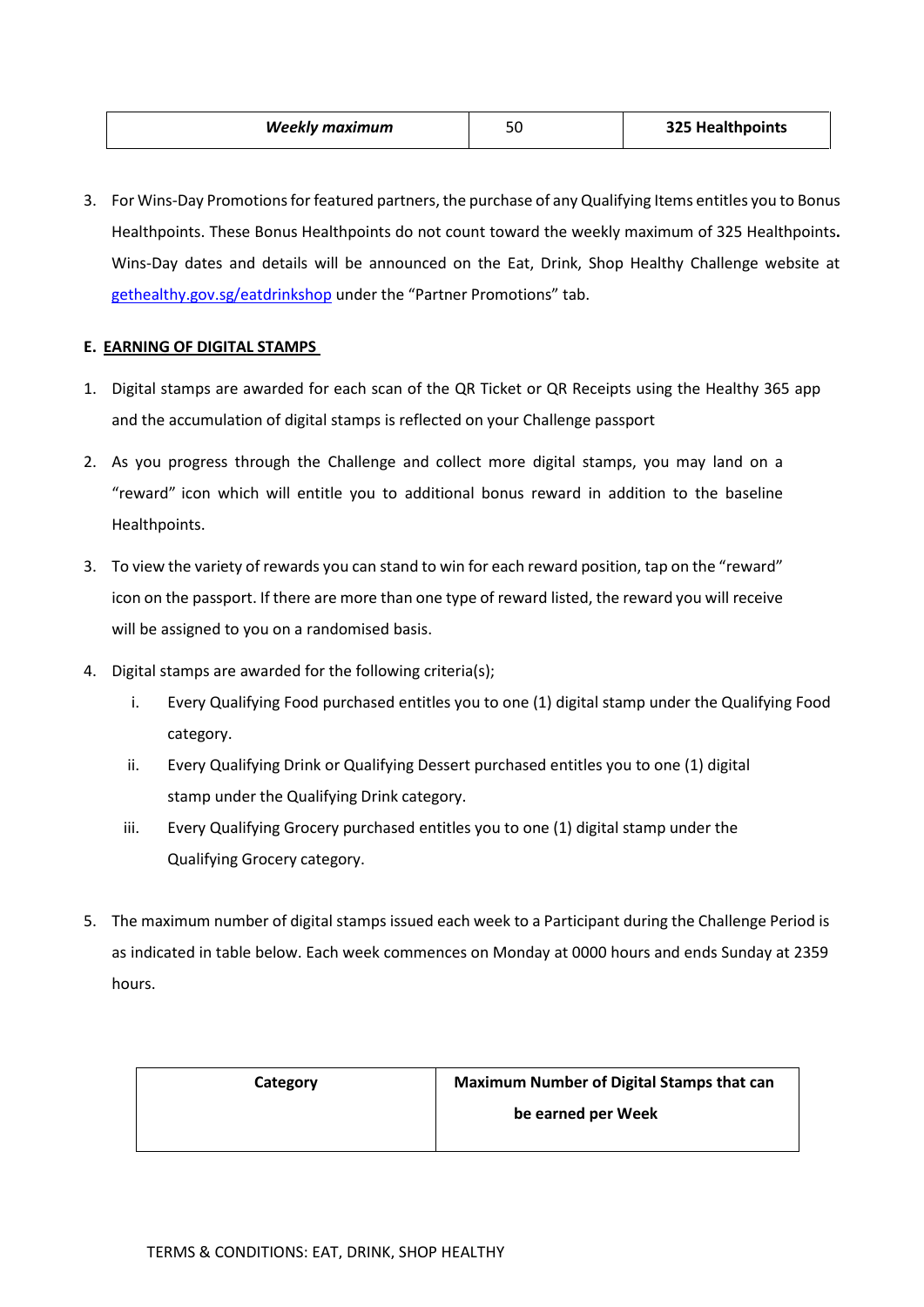| <b>Qualifying Food</b>         | 15 |
|--------------------------------|----|
| <b>Qualifying Drink</b><br>க்  | 15 |
| <b>Qualifying Grocery</b><br>ኤ | 20 |

- 6. Upon reaching your weekly maximum Healthpoints in any category, you will not be entitled to earn additional Healthpoints for that category in the same week.
- 7. For avoidance of doubt, the scanning of a QR Code using the Healthy 365 app allows you to earn both Healthpoints and digital stamps at the same time.
- 8. During Wins-Day Promotions at selected Partners, the purchase of any Qualifying Item at the selected Partners entitles you to Bonus Healthpoints with each scan of the QR code using the Healthy 365 app. However, there will not be any bonus digital stamps awarded.

# **F. ABOUT REWARDS & HEALTHPOINTS**

## **REDEMPTION OF HEALTHPOINTS**

- 1. Healthpoints can be used to redeem for rewards listed in the Healthpoints Rewards Catalogue. The redemption of Healthpoints earned fromthis Challenge can be made through the Healthy 365 app. Please refer to [https://www.healthhub.sg/sites/assets/Assets/Programs/healthhub](https://www.healthhub.sg/sites/assets/Assets/Programs/healthhub-rewards/pdfs/HRP_Rewards_TCs.pdf)[rewards/pdfs/HRP\\_Rewards\\_TCs.pdf](https://www.healthhub.sg/sites/assets/Assets/Programs/healthhub-rewards/pdfs/HRP_Rewards_TCs.pdf) [f](http://www.healthhub.sg/rewards/terms)or the terms and conditions for the redemption of Healthpoints.
- 2. HPB's decision on the types of rewards available is final and binding and any request to change the reward shall not be entertained.
- 3. Any Healthpoints redeemed on the Healthy 365 app will not be reinstated, refunded nor exchangeable for cash or other rewards. HPB will not entertain any request to reinstate Healthpoints that have been redeemed or expired on the Healthy 365 app.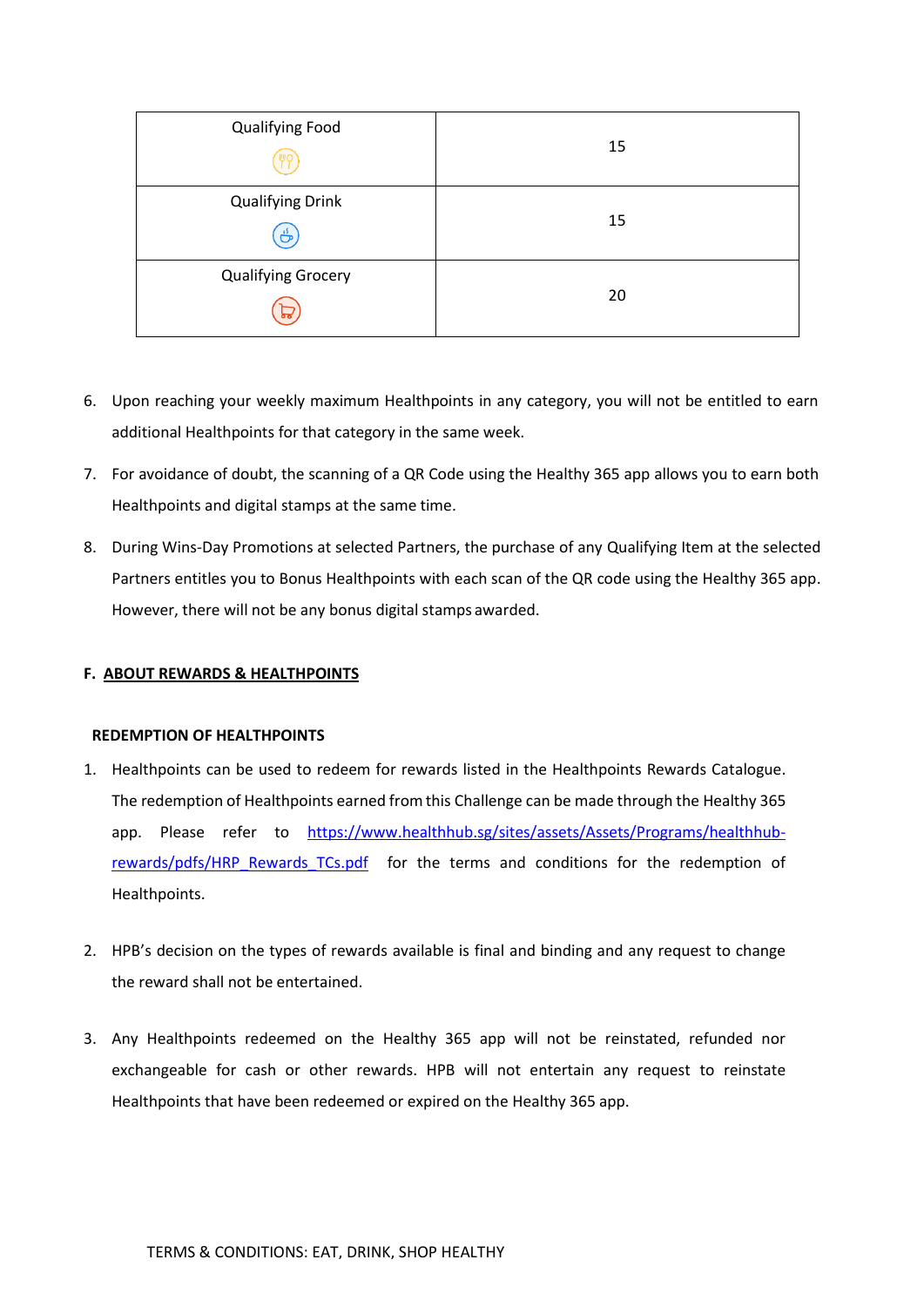#### **REWARDS IN DIGITAL PASSPORT**

- 4. Rewards in the form of eVouchers earned from the "reward" icons ( $\{\hat{\mathbf{m}}\}$ ) in the Digital Passport will be credited straight to "My Rewards". Follow the instructions listed in your reward for redemption. Should you encounter an error in viewing the earned rewards, please contact HPB within seven (7) calendar days from the day of earning the reward. Please refer to clause (J1) and (K1) for HPB's contact details and the required information.
- 5. The use of the rewards shall be subject to such terms and conditions stipulated by the Partners. HPB shall not be liable for any participant's inability to use the reward that has been redeemed by such participant.
- 6. All eVouchers won must be redeemed by the date stipulated in the terms and conditions of the eVoucher. Physical prizes and/or eVouchers which remain unredeemed after the specified dates shall be forfeited and dealt with as deemed fit by HPB and/or Partners. Extension of validity is strictly prohibited. All physical prizes and eVouchers are non-exchangeable and cannot be exchanged for cash or credit.
- 7. Please ensure that the redemption is made only when you are physically in the presence of the Partner's staff who is assisting with your redemption, with the exception of promocode rewards. HPB and Partners do not take responsibility for rewards which have been accidentally redeemed and no form of compensation will be made.
- 8. HPB reserves the right to change the rewards in the Digital Passport, including but not limited to the number of digital stamps required to redeem a reward in the Digital Passport, at any time without prior notice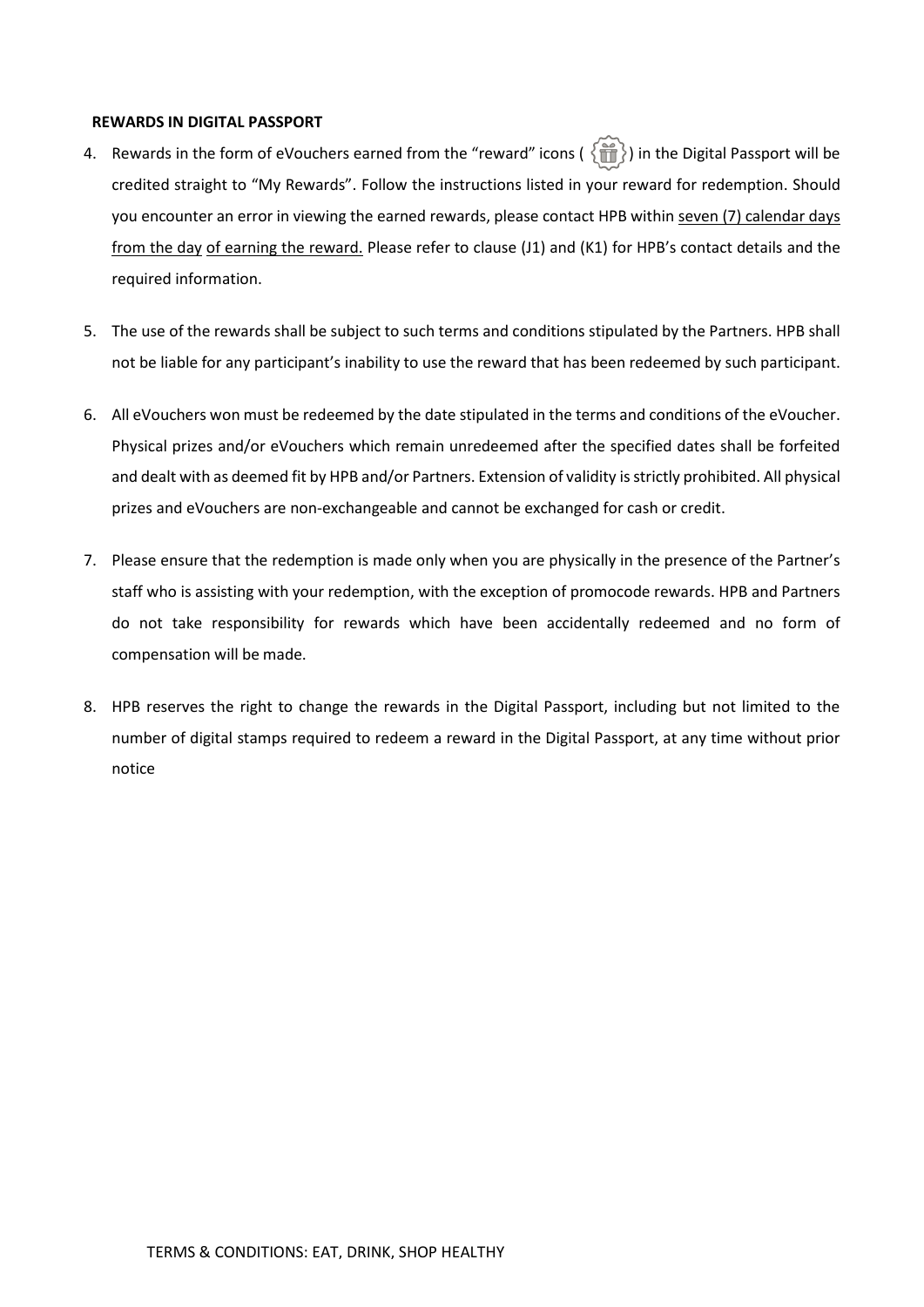# **G. QUALIFYING FOOD, DRINK, DESSERT AND GROCERY ITEMS**

Qualifying Food, Drink, Dessert and Grocery items are outlined as follows:

### **QUALIFYING FOOD**

1. A Qualifying Food refers to any food sold in participating restaurants, coffee shops, food courts, hawker centre stalls, cafes, food kiosks and quick service restaurants, that is labelled with any of HPB's Healthier Choice identifiers shown below. Qualifying Food may vary or differ with each Partner.



## **QUALIFYING DRINK**

- 2. A Qualifying Drink refers to the drinks listed below that are sold in participating restaurants, coffee shops, food courts, hawker centre stalls, cafes, food kiosks and quick service restaurants:
	- Bottled water/tap water/Sparkling or distilled bottled water
	- Packaged / canned beverages with Heathier Choice Symbols
	- Packaged / canned beverages with Zero-calories
	- Barley, Ice Lemon, Chinese Tea, Japanese Tea, Korean Tea, Pure Flower, Pure leaf teas which contains no sugar.
	- Coffee or Tea: O Kosong, without milk or sugar
	- Espresso and Americano without milk or sugar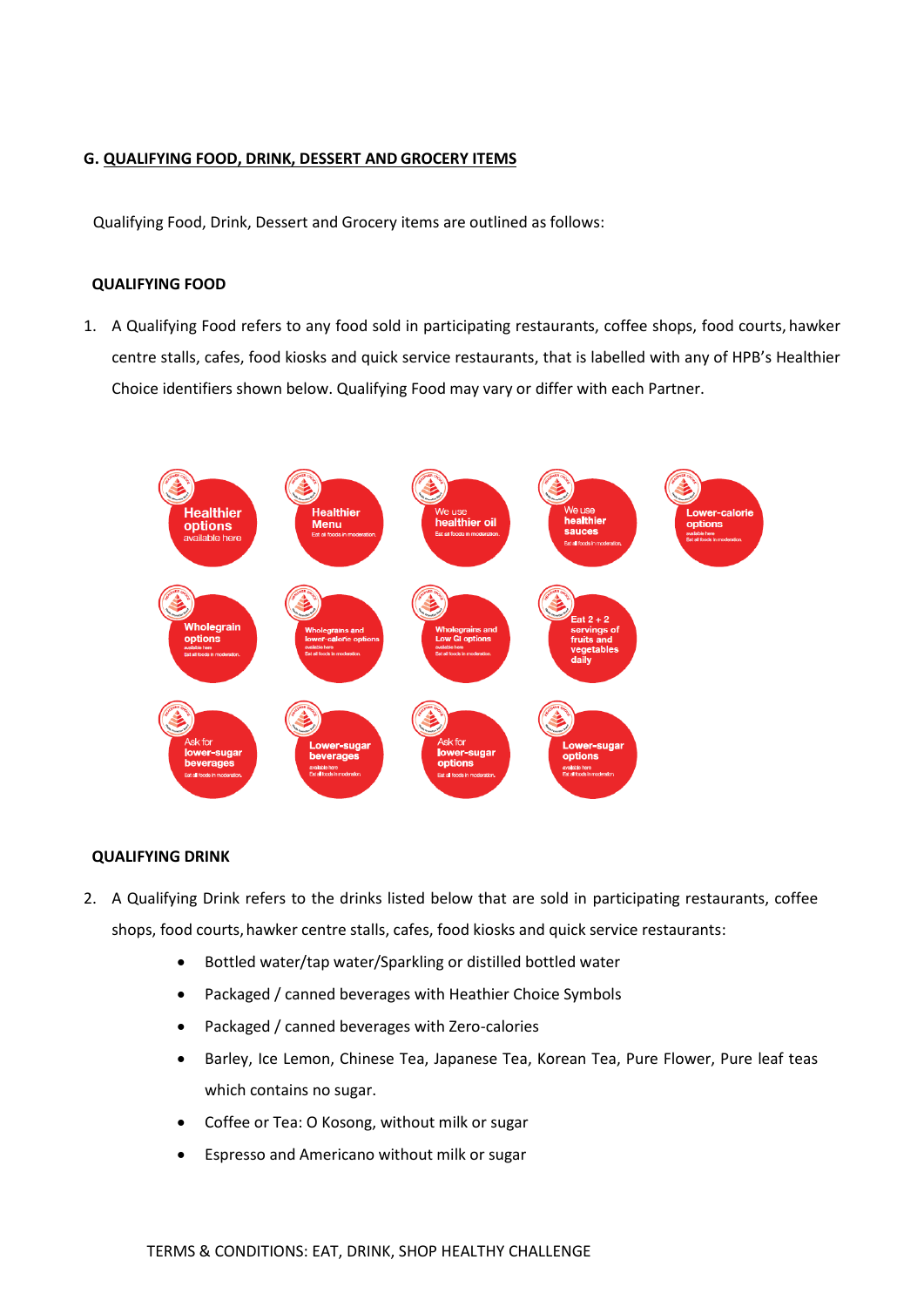• Qualifying drinks for all Partners selling bubble tea: 0%, 25% or 30%, without topping

All Soya bean drinks and Milo (including Milo Kosong or Milo Siew Dai) are not endorsed and do not qualify for QR Receipts or QR Tickets.

# **QUALIFYING DESSERT**

3. A Qualifying Dessert refers to any dessert that is lower in sugar and a source of dietary fibre that are sold in participating food kiosks.



# **QUALIFYING GROCERY**

4. A Qualifying Grocery refers to any product sold in participating supermarkets, petrol marts and convenience stores, that carries the Healthier Choice symbol.



**Eat All Foods in Moderation** 

## **H. ABOUT AD-HOC PROMOTIONS**

1. During the Challenge Period, HPB may have ad-hoc promotions e.g. inclusion of more exciting prizes in the digital passport, EDSH QR codes on posters/panels in public places to allow participants to receive tips and/or partner promotions. For more details of the respective timeframe and placements of these ad-hoc promotions, please visit [gethealthy.gov.sg/eatdrinkshop.](http://gethealthy.gov.sg/eatdrinkshop) Participants are to note that any partner promotions are subject to Terms and Conditions set by the respective partners.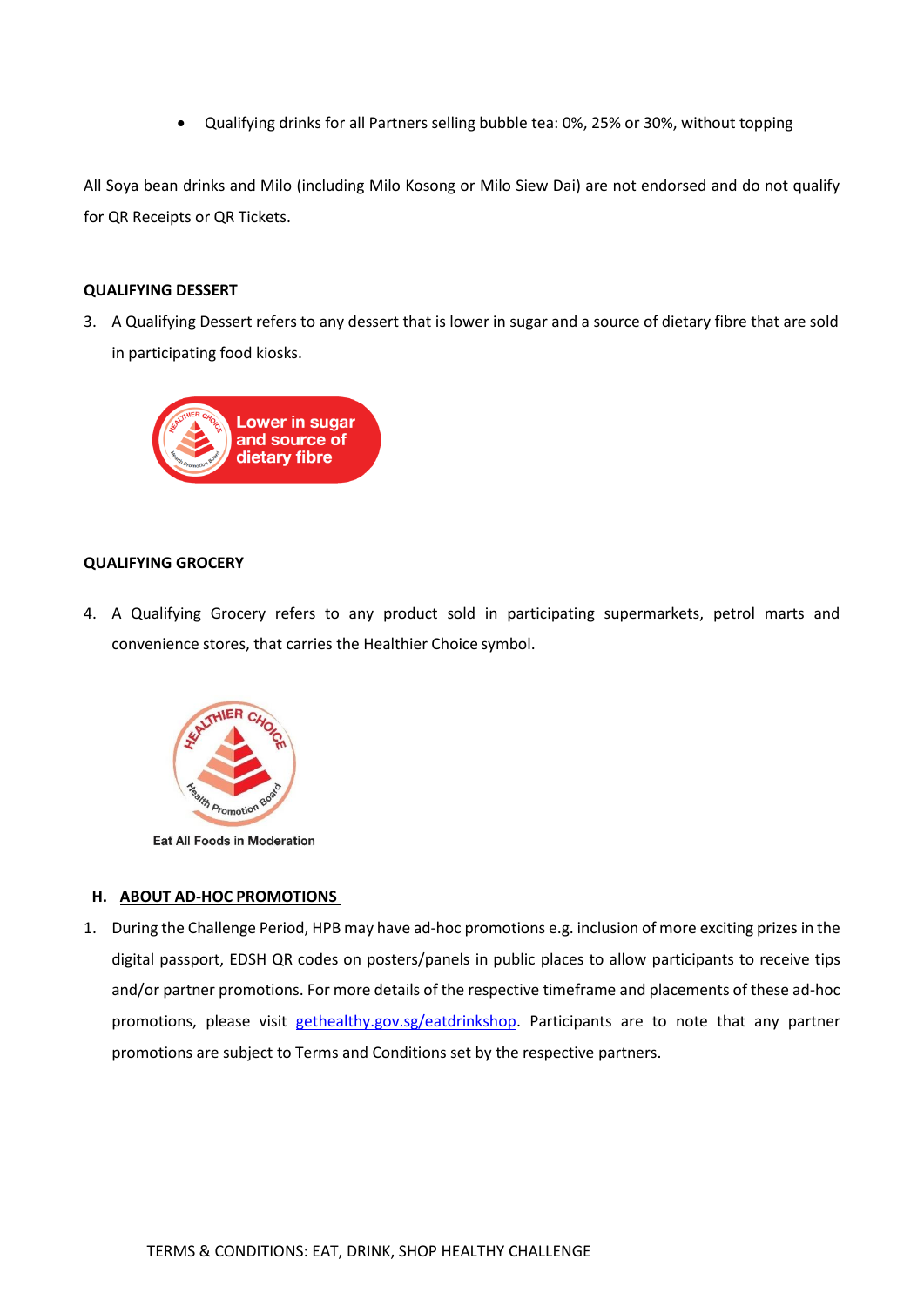#### **I. DATA OF PARTICIPANTS**

- 1. By choosing to participate in the Challenge and its related activities, you agree to the collection, use and disclosure of any data (including personal information) that is collected from you or submitted by you relating to the Challenge. When you participate in this Challenge or any of its related activities/Contests, HPB may collect the following categories of data. Please note that the collection of the data can be through HPB's appointed third-party vendors and/or service providers.
- 2. Categories of Data Collected
	- i. **Personal Information**: includes the information you provide when you sign up for and/or participate in the Challenge or HPB's Rewards Programme. Examples include your name, NRIC/ FIN number, email address, mobile number, gender and date of birth;
	- ii. **Engagement Data**: includes when and how frequently you use the Healthy 365 app, features used, programmes you participate in, rewards earned and redeemed, purchase-related data, actions that you make on the app, with our Partners or on other linked Partner platforms that you give permission to.
	- iii. **Device Information**: such as device model, software and app-related logs.
- 3. Your Data will never be sold. HPB and/or its service providers will use the data for the following purposes:
	- i. Communication with the winners for prize redemption purposes or purposes related to this Challenge and related activities/ Contests;
	- ii. Publicity, advertising, or marketing purposes in connection with the Challenge and related activities and/or in connection with any HPB's programmes/ outreach/ initiatives/ activities.
	- iii. To support and maintain the Healthy 365 App and the Challenge, such as Challenge refinements and customer service improvements;
	- iv. To identify and deliver Challenge-related or purchase-related messages that may be of interest to you;
	- v. To identify correlations between data collected and HPB's strategies and activities to improve public health among the residents in Singapore;
	- vi. To understand overall Challenge's effectiveness and/or its impact on purchase habits of Singapore residents and/or the healthcare system in Singapore; and/or
	- vii. to devise, organise and implement programmes and other activities for or related for the promotion of good healthy lifestyles amongst the people of Singapore, health education programmes and programmes/other activities for or related to the prevention or detection of diseases.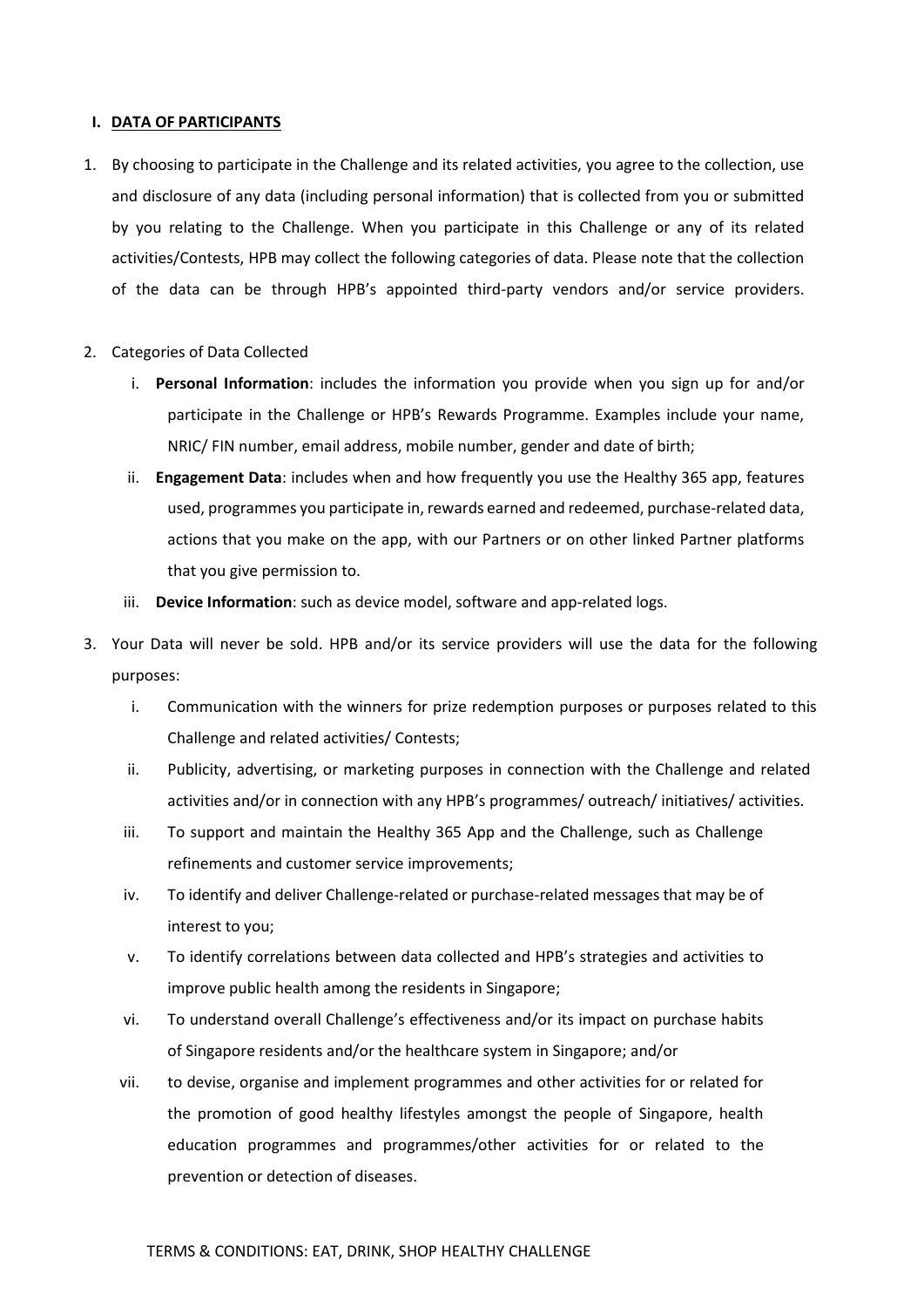- 4. Sharing of Data:
	- i. HPB may share the data (including any personal information) with the Government of Singapore and all public agencies in Singapore providing public services in Singapore for the purpose of devising, organising and implementing programmes and other activities for or related for the promotion of good healthy lifestyles amongst the people of Singapore, health education programmes and programmes/other activities for or related to the prevention or detection of diseases.
	- ii. The data collected may be shared with the third parties which are other non-governmental, non-public agencies. However, HPB will only share with such third parties aggregated data with no personally identifiable information which may be combined with other data HPB has for the purpose of Clause I.3vi and I.3vii above.
- 5. HPB may also share your data if:
	- i. the recipient has been authorized to provide services on our behalf;
	- ii. the recipient is our service provider who provides us with necessary services including but not limited to IT services, hosting and maintenance services, organizing of HPB's events, accounting, data analytics services, email messaging services, delivery services, handling of payment transactions, marketing, etc,
	- iii. the recipient is HPB's consultant or professional advisor including but not limited to accountants, lawyers and auditors,
	- iv. you have specifically consented to such disclosure,
	- v. required by law, such as pursuant to a subpoena, regulatory oversight or other legal process, and/or HPB believes in good faith that disclosure is necessary (a) to protect HPB's rights, the integrity of the Challenge and/or its related activities, or your safety or the safety of others, or (b) to detect, prevent or respond to fraud, intellectual property infringement, violations to the terms of the Challenge, related activities and/or Contests or other misuse of the Challenge mechanics or , Healthy 365 App.
- 6. You are responsible for providing complete and accurate contact information to HPB. HPB accepts no responsibility for any inability or failure to contact you arising from inaccurate or incomplete contact information.

## **J. CONTACT DETAILS FOR ENQUIRIES**

1. For enquiries on the Eat, Drink, Shop Health Challenge, you can visit our website at gethealthy.gov.sg/eatdrinkshop , email us at [eatdrinkshophealthy@hpb.gov.sg](mailto:eatdrinkshophealthy@hpb.gov.sg) or call us at **1800 567**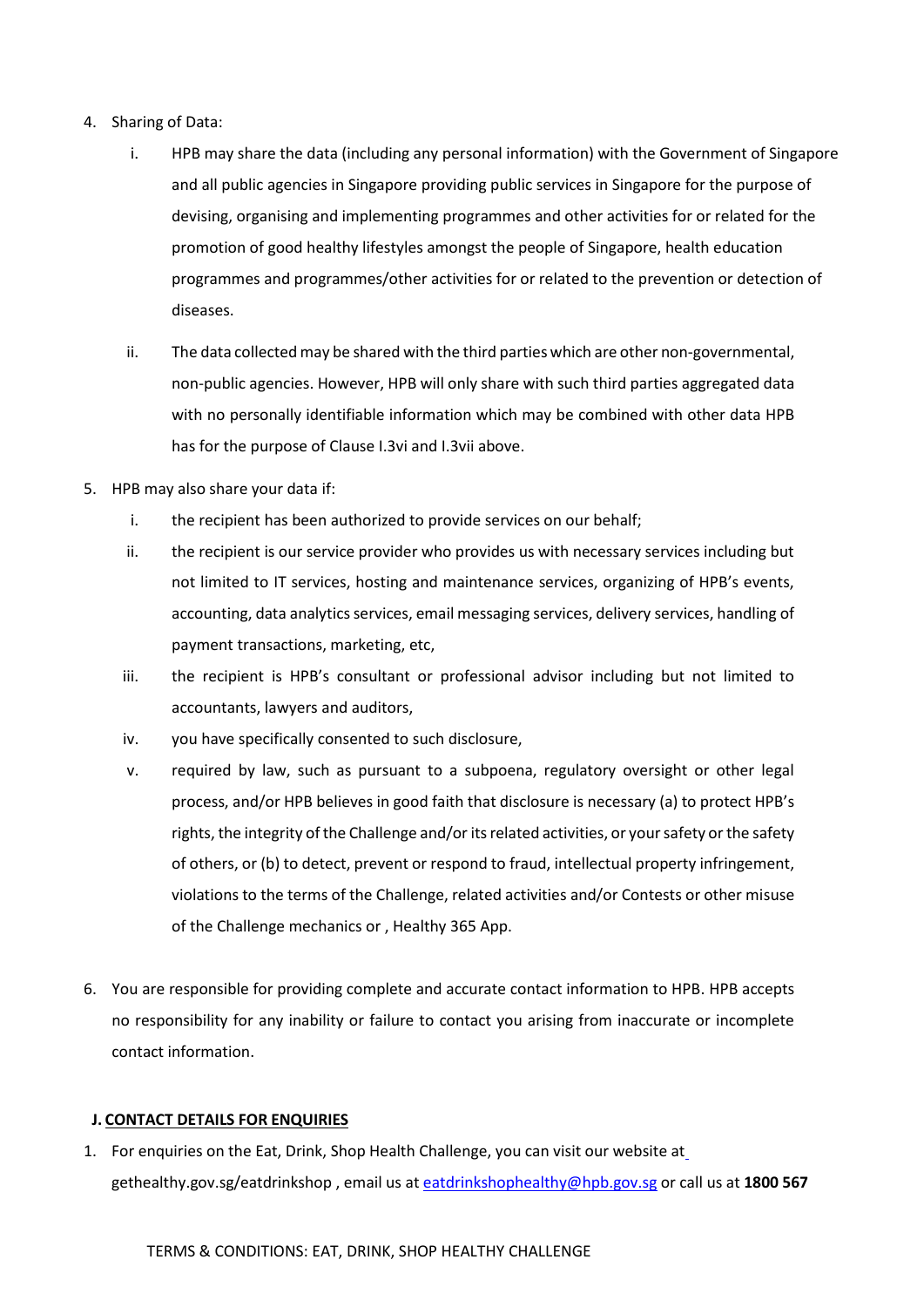### **2020**.

Our hotline operating hours are asfollows:

- Mondays to Fridays: 8.30am to 5pm
- Saturdays and eve of Public Holidays: 8.30am to 1pm
- Sundays and Public Holidays: Closed

## **K. ALL OTHER INDEMNITY, DISCLAIMERS AND LEGAL INFORMATION**

- 1. HPB accepts no responsibility for Healthpoints that cannot be registered in the system due to technical or other reasons. Review for reimbursement eligibility is only applicable for the following scenarios:
	- Unable to scan the QR Ticket or QR Receipt with your Healthy 365 app;
	- Did not receive a QR code for your purchase of Qualifying Item(s); or
	- Received wrong number of digital stamps or wrong amount of Healthpoints after scanning the QR Ticket or QR Receipt on the Healthy 365 app.

You must inform HPB within seven (7) calendar days (including the day of purchase) and submit to HPB the relevant supporting documents listed below for us to conduct a review for the reimbursement request.

- A clear image of the full official receipt (with payment details) listing the items purchased and respective quantities.
- A clear image of the QR Ticket or QR Receipt received , where QR code cannot be scanned, or incorrect Healthpoints or stamps were issued upon scanning)
- Supporting image of the Qualifying Items purchased showcasing the package details of with the Healthier Choice Identifier and the barcode number for that item.

Failure to provide the supporting documents necessary for review will result in the rejection of the reimbursement request. HPB shall not be liable for any Healthpoints or digital stamps that are not earned as a result of you failing to inform HPB within the stipulated time or failing to submit sufficient supporting documents. Please refer to clause (J1) for HPB's contact details.

2. HPB shall not be liable for or in respect of any expenses, losses, costs damages, liabilities or other consequences of whatsoever nature (collectively, the "**Losses**") suffered or incurred directly or indirectly by you, howsoever caused or arising and without limiting the generality of the foregoing, whether by reason of or on account of any act or omission whether negligent or otherwise on the part of HPB or its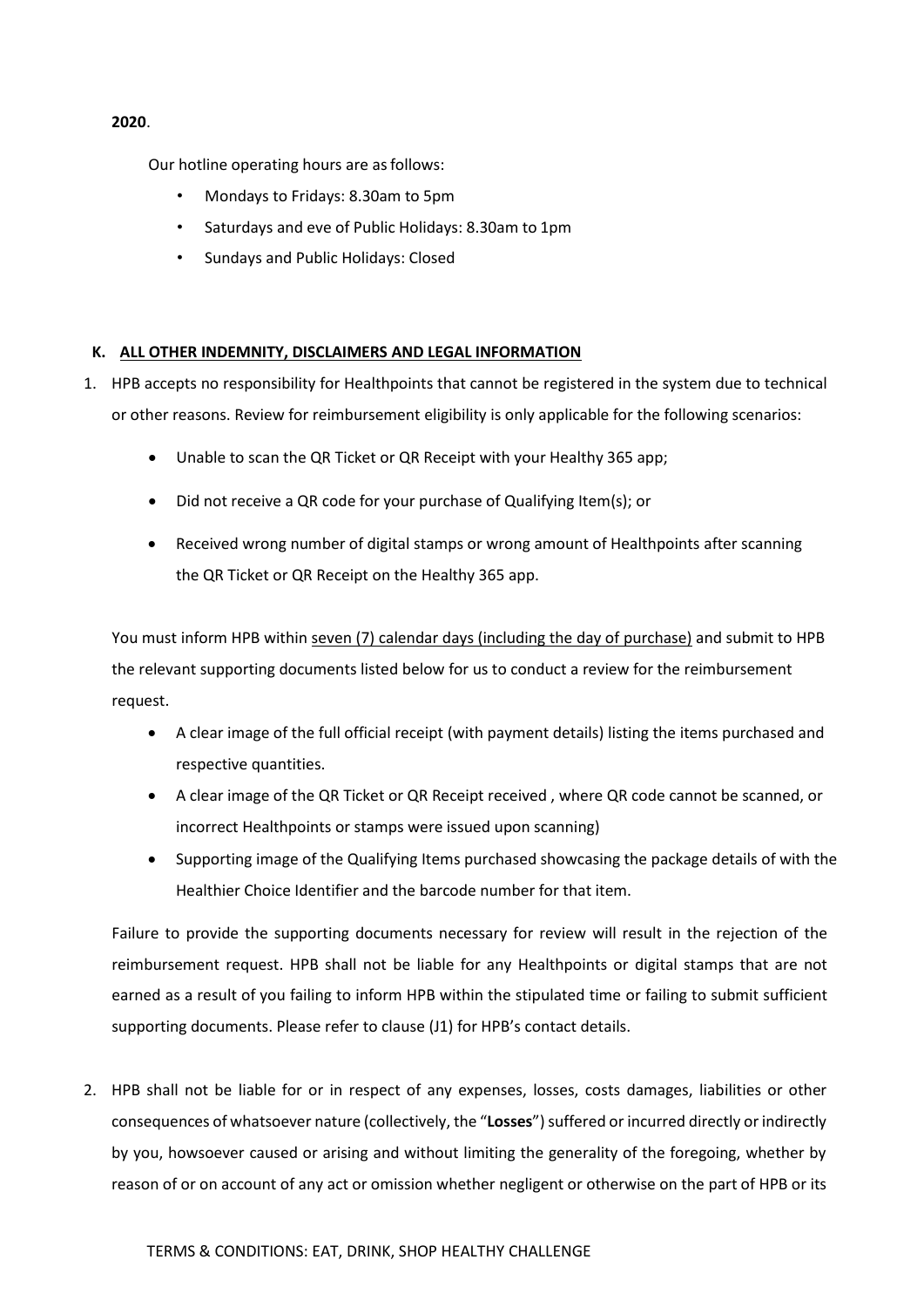servants or agents, even if HPB or its agents or employees are advised of the possibility of such Losses.

- 3. For as long as you participate in the Challenge, you acknowledge that we shall have the right, at our sole and absolute discretion, without prior notice to you, to:
	- i. Suspend, while we investigate, or terminate your use of your Healthy 365 account and/or participation in the Challenge if we suspect that:
		- a. you have attempted to undermine or have undermined the operation of the Challenge by fraud, cheating, deception, dishonest means or otherwise manipulating the mechanics of the Challenge to accumulate Healthpoints and/or digital stamps under the Challenge, in which event, you may be referred to the relevant law enforcement agencies for investigation; and/or
		- b. you have breached any of these T&Cs.
	- ii. During the period of suspension (if any), you will not be allowed to utilize any of your Healthpoints and/or digital stamps.
- 4. All Healthpoints and/or digital stamps will be forfeited upon the HPB's termination of your participation in the Challenge without any compensation or liability to you. HPB's decision in suspending or terminating any user's participation in the Challenge shall be final and binding on all parties. In the event, your participation is terminated as a result of any of the aforesaid actions taken by you, you must return all Healthpoints and/or digital stamps awarded to you, or return to us, the equivalent monetary value of such Healthpoints and/or digital stamps awarded to you. HPB may recover the said monetary value as a debt owed to it, and we reserve the right to institute claims against you for losses or damages suffered by us as a result of any of the aforementioned acts.
- 5. In addition, you must notify us immediately if you notice that there is a system malfunction and/or system glitch which awards you or allows you to be awarded Healthpoints and/or digital stamps without any merit or not in accordance with the mechanics of the Challenge. Failure to notify us is a breach of these T&Cs. You must also return such Healthpoints and/or digital stamps accumulated by you in the event of a system malfunction and/or glitch, or return to us the monetary equivalent of such Healthpoints and/or digital stamps. HPB may recover the said monetary value as a debt owed to it.
- 6. All QR Tickets will be rendered null and void at the end of the Challenge Period, unless terminated earlier or extended at the sole discretion of HPB. HPB accepts no responsibility for QR Tickets or Receipts that are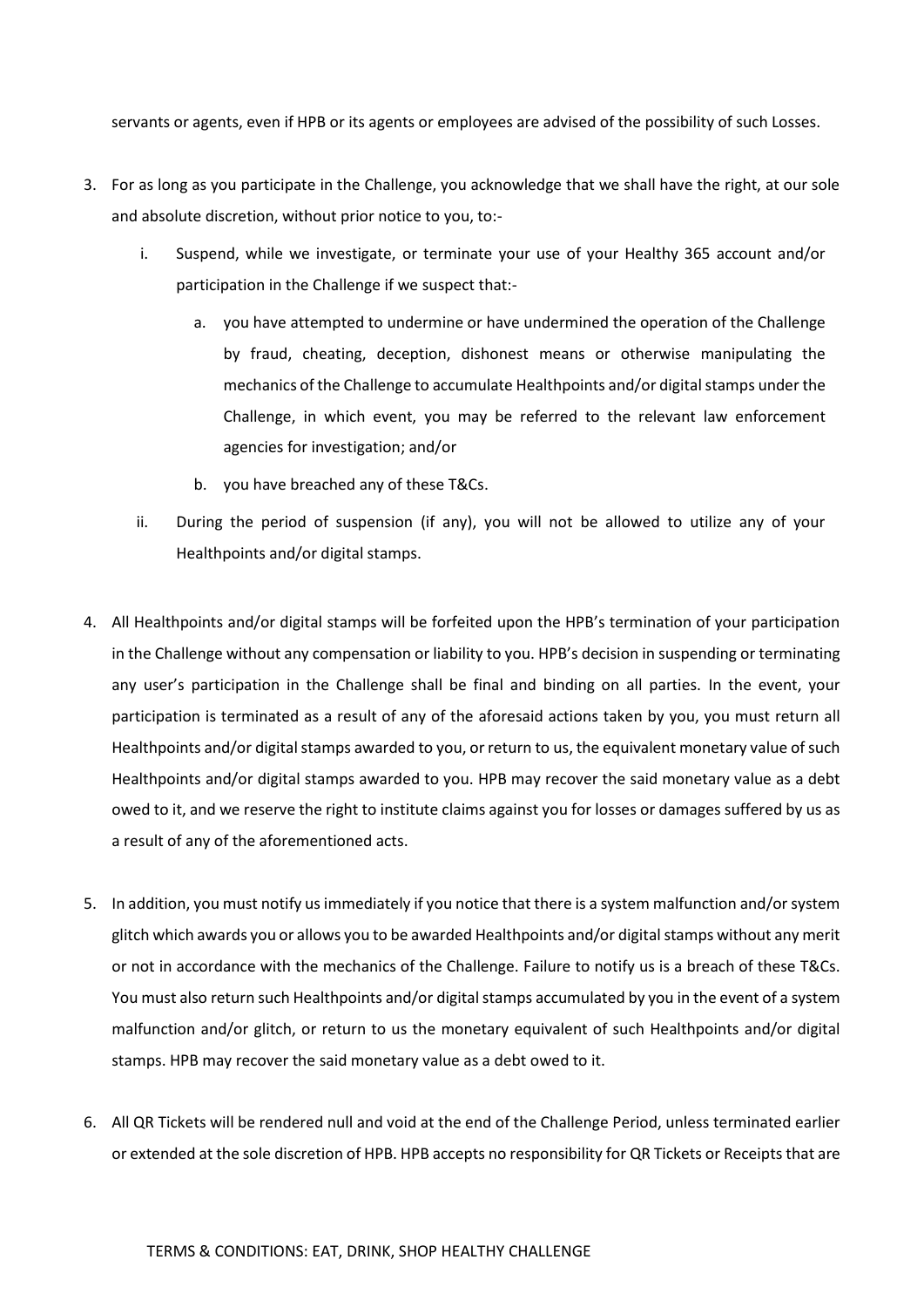illegible, misplaced, lost and incomplete or which cannot be claimed for winnings due to technical or other reasons.

- 7. The images of prizes on all marketing materials are for illustration purpose only. Actual products may be different from the images shown. Prizes cannot be assigned, transferred, redeemed for cash, or substituted. HPB will not replace any lost or stolen prizes.
- 8. HPB may, at its sole and absolute discretion and without prior notice, substitute, withdraw, add to, or alter any of the prizes offered with another of comparable value if a particular prize is unavailable for whatever reason.
- 9. HPB reserves the right to withdraw, discontinue or terminate the Challenge, without prior notice or liability to you. HPB shall not be liable for any loss, damage or expense incurred arising from such withdrawal, discontinuation, or termination of the Challenge.
- 10. The prizes are provided on an "as is", "with all faults" and "as available" basis. HPB does not warrant, represent, or guarantee the usability or quality of the prizes, or that the claims made by the manufacturers, distributors and/or service providers of the prizes are accurate. To the fullest extent permitted by the law, HPB disclaims all warranties (whether expressor implied) including but not limited to warranties that the prizes will meet the prize winners' requirements, warranties of satisfactory quality, warranties of merchantability or fitness for a particular purpose. All warranty claims as regards a prize should be directed to the applicable manufacturer/service provider.
- 11. Prizes that are not redeemed within the redemption period would be deemed as voided and no longer eligible. HPB will not extend the redemption period and will not be liable for any losses.
- 12. Taxes, if any, related to a prize are the sole responsibility of the prize winner. HPB accepts no responsibility for any tax or other liability that may arise from awarding you with your prizes.
- 13. All prizes are not exchangeable whether for cash, in kind or for other goods/services, whether wholly or partially. Prize winners may not sell any of the prizes that are awarded. Any contravention of this condition may result in forfeiture of the prize by HPB.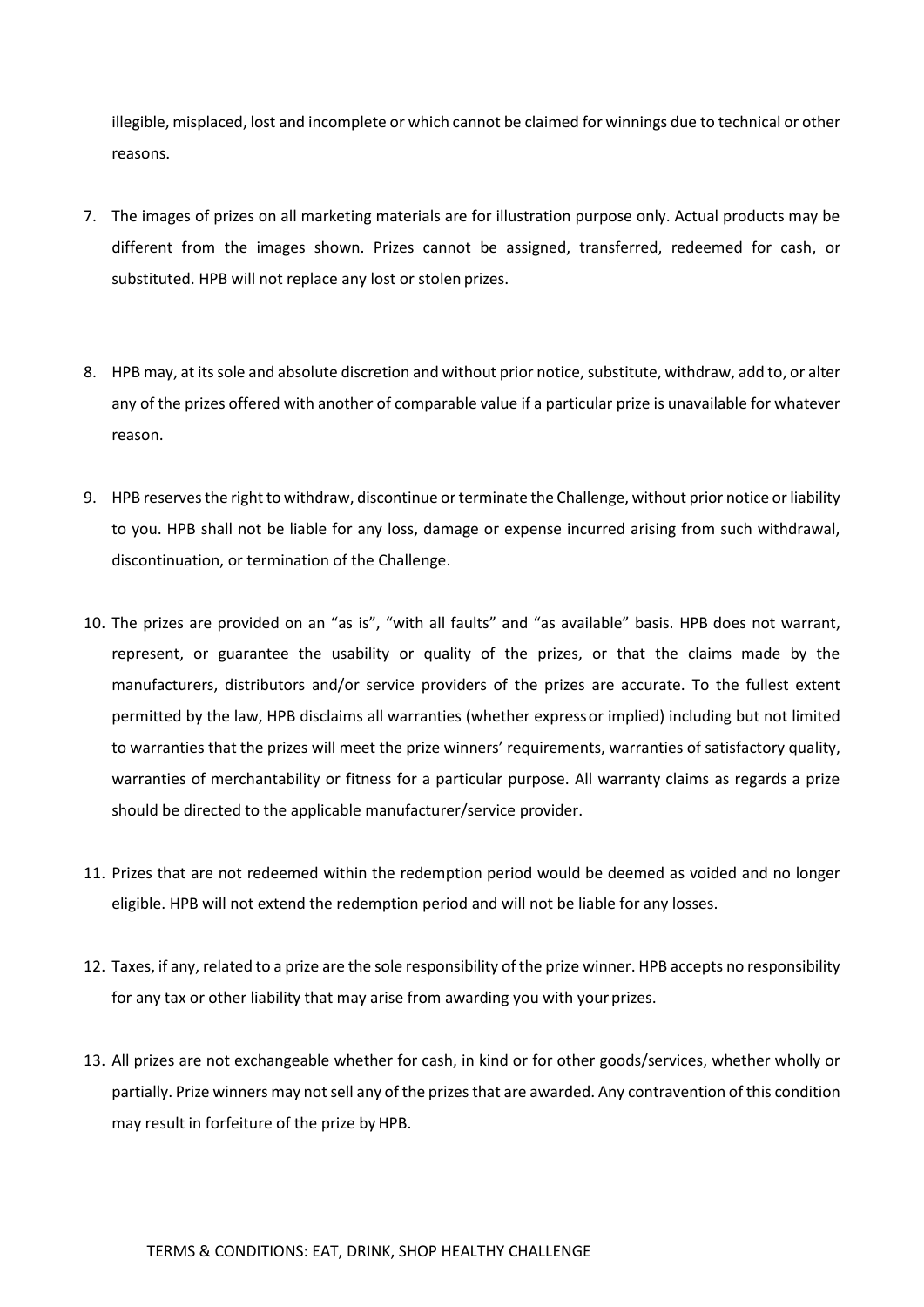- 14. By participating in this Challenge and/or claiming any prize, prize winners hereby release and agree to hold harmless, subject to the maximum extent permitted under the law, HPB and its affiliates, contractors and agents and their respective directors, officers and employees from any and all liability for any loss (including, without limitation, indirect or consequential loss), damage, expenses, personal injury or death in connection with this challenge, or any prize.
- 15. By participating in this Challenge, you agree to be bound by and to comply with these T&Cs. HPB may, at any time, at its sole discretion and without prior notice or liability to you, vary, modify or amend the terms within these T&Cs. For the avoidance of doubt, the amended T&Cs will prevail in the event of inconsistency.
- 16. All matters, including but not limited to disputes and questions, relating to this Challenge and the T&Cs will be determined by HPB at its sole discretion. HPB's decision shall be final, conclusive and binding. HPB will not entertain any queries with regard to any Challenge results, and will not be obliged to provide the reason(s) for its awarding decision to you.
- 17. Prize winners hereby consent and agree to HPB recording their images through photography, videography or any other image recording means or technology(collectively "**Image Recording**") and utilising the Image Recording(s) in any material for publicity purposes (collectively "**Challenge Materials**").
- 18. HPB shall own all the rights, title and interests including Challenge intellectual property rights in and to the Image Recording(s) and the Challenge Materials.
- 19. HPB shall have the right to publish, reproduce, make adaptations, communicate, and make available to the public, the Image Recording(s) and the Challenge Materials in any media, whether in print, digital or any other format, for any publicity purposes connected with the Challenge or any other activity of HPB connected with being a winner in the Challenge ("**Publicity Purposes**"), including sharing or disclosing the image recordings or the Challenge Materials to any third party authorized by HPB for the Publicity Purposes, without restriction and without the need to notify the prize winner in advance.
- 20. The Participant will have no right to approve the finished product wherein the Image Recording(s) or his/her likeness appears and shall not receive royalties or any other compensation arising or related to the use of the Image Recording(s) or the Challenge Materials.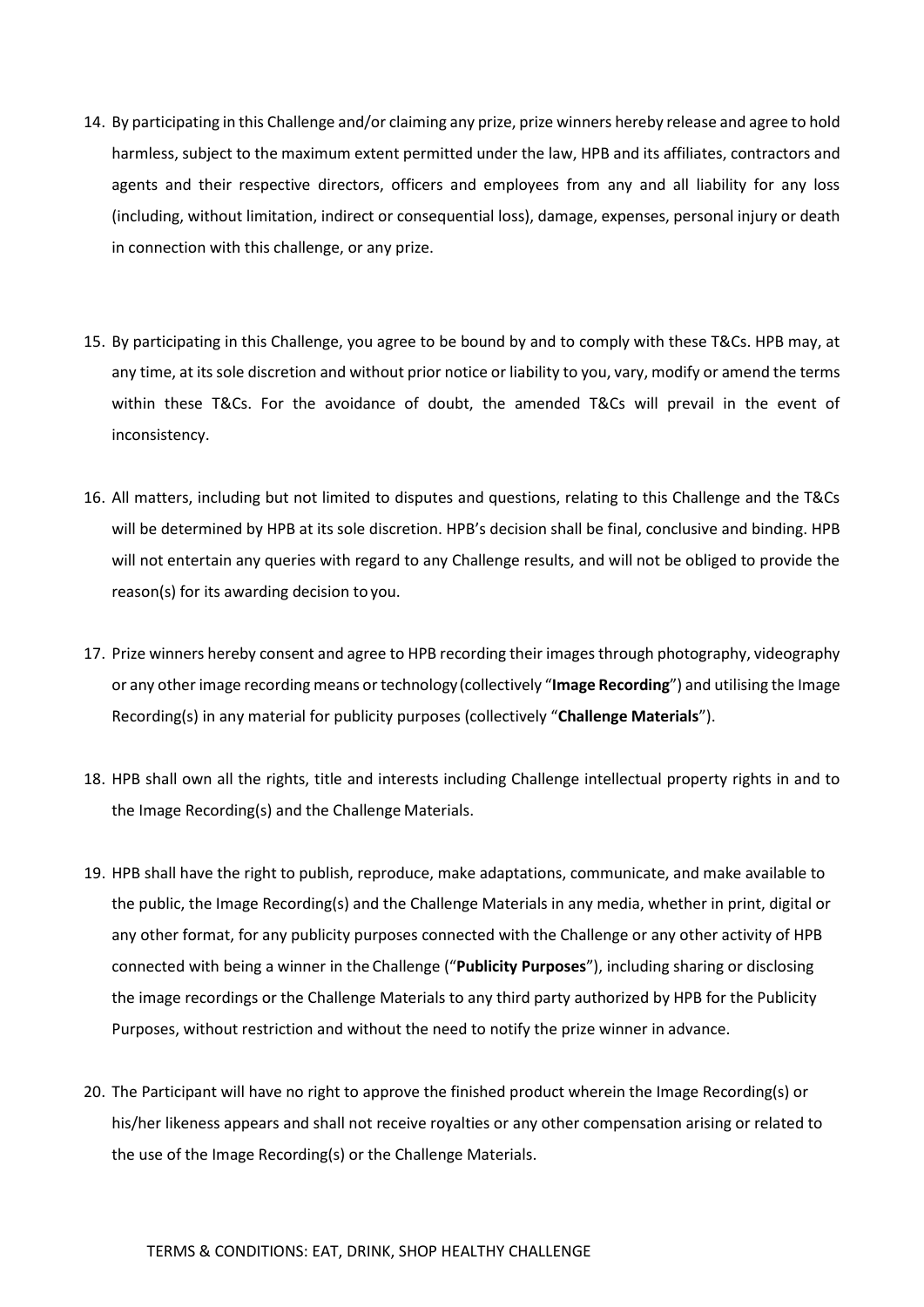- 21. There shall be no time limit, nor is there any limitation in geography or medium on the use of the Image Recording(s) or the Challenge Materials set out in the clauses above
- 22. You hereby release, waive and discharge HPB and its directors, officers, agents, servants, employees and any person acting pursuant to the authority of HPB (collectively the "**Released Parties**") from, and covenant not to sue the Released Parties or any of them for, any and all liability, claims, demands, actions and causes of action howsoever arising out of or in relation to any loss, damage or for the enforcement of any personal or proprietary right he/she may have in connection with the Image Recording(s) or the Challenge Materials. HPB may require prize winners to sign separate written releases.
- 23. You agree and consent to being contacted by HPB to obtain feedback about the Challenge and the Healthy 365 app.
- 24. These T&Cs shall be governed by and construed in all respects according to Singapore law and participants submit to the exclusive jurisdiction of the courts of the Republic of Singapore.
- 25. HPB's failure or delay in exercising any right or remedy under these T&Cs shall not impair its right to exercise them at any subsequent time. The rights and remedies under or pursuant to these T&Cs are cumulative, may be exercised as often as HPB considers appropriate and are in addition to its rights and remedies under general law.
- 26. In the event of any inconsistency between these T&Cs and any brochure, marketing or promotional material relating to the Challenge, these T&Cs will prevail.
- 27. These T&Cs and any amendments will be displayed at gethealthy.gov.sg/eatdrinksho[p. H](http://www.gethealthy.sg/eatdrinkshop)PB may vary these T&Cs without notice, or discontinue or withdraw the Challenge at any time without any notice or liability to any party.
- 28. You agree to abide by these T&Cs governing the use of the Healthy 365 app, which are expressly incorporated herein and can be found at [gethealthy.gov.sg/eatdrinkshop](http://gethealthy.gov.sg/eatdrinkshop.)**.**
- 29. All information with regards to or in connection with this Challenge is correct at time of publishing and subject to change without notice or liability to you.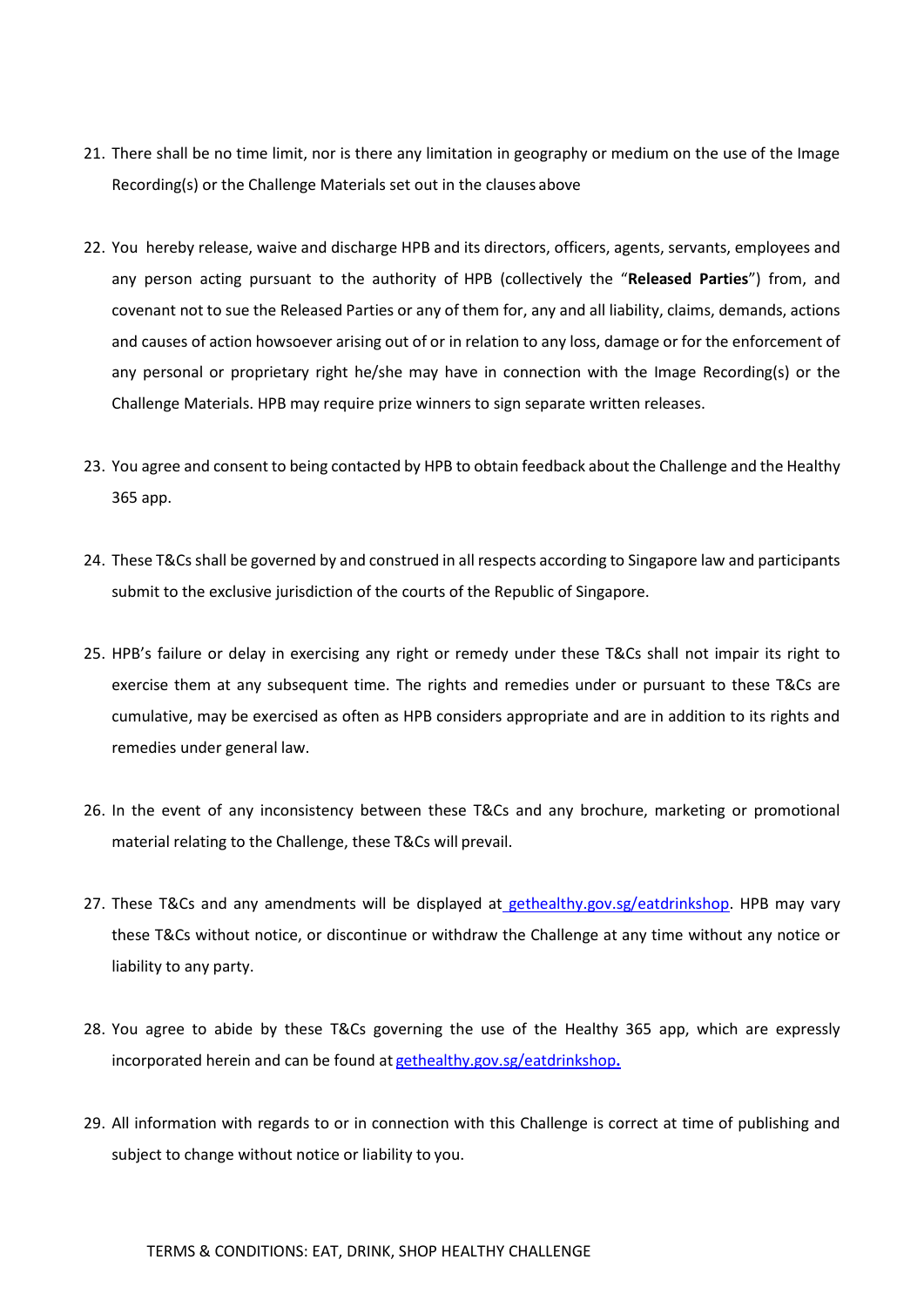# **ANNEX A: Participating Partners**

For full list of participating partners and the respective outlets, please visit [gethealthy.gov.sg/eatdrinkshop](http://gethealthy.gov.sg/eatdrinkshop)

| <b>Partners with Qualifying Food</b> |
|--------------------------------------|
| Coffee Bean                          |
| Greendot                             |
| Kopitiam                             |
| Mr Bean                              |
| Prata Wala <sup>1</sup>              |
| Qi Ji                                |
| Sakae Sushi                          |
| <b>Simply Wrapps</b>                 |
| WhyQ                                 |
| <b>WOK HEY</b>                       |

| Partners with Qualifying Drink(s) or Dessert (s) |  |
|--------------------------------------------------|--|
| The Coffee Bean & Tea Leaf                       |  |
| Kopitiam                                         |  |
| LiHO $Tea1$                                      |  |
| NTUC Foodfare <sup>1</sup>                       |  |
| Yolé                                             |  |

| $\sqrt{5}$<br><b>Partners with Qualifying Grocery</b> |
|-------------------------------------------------------|
| $7$ -Eleven $1$                                       |
| Cheers <sup>1</sup>                                   |
| Cold Storage                                          |
| Giant <sup>1</sup>                                    |
| Jasons <sup>1</sup>                                   |
| Marketplace <sup>1</sup>                              |